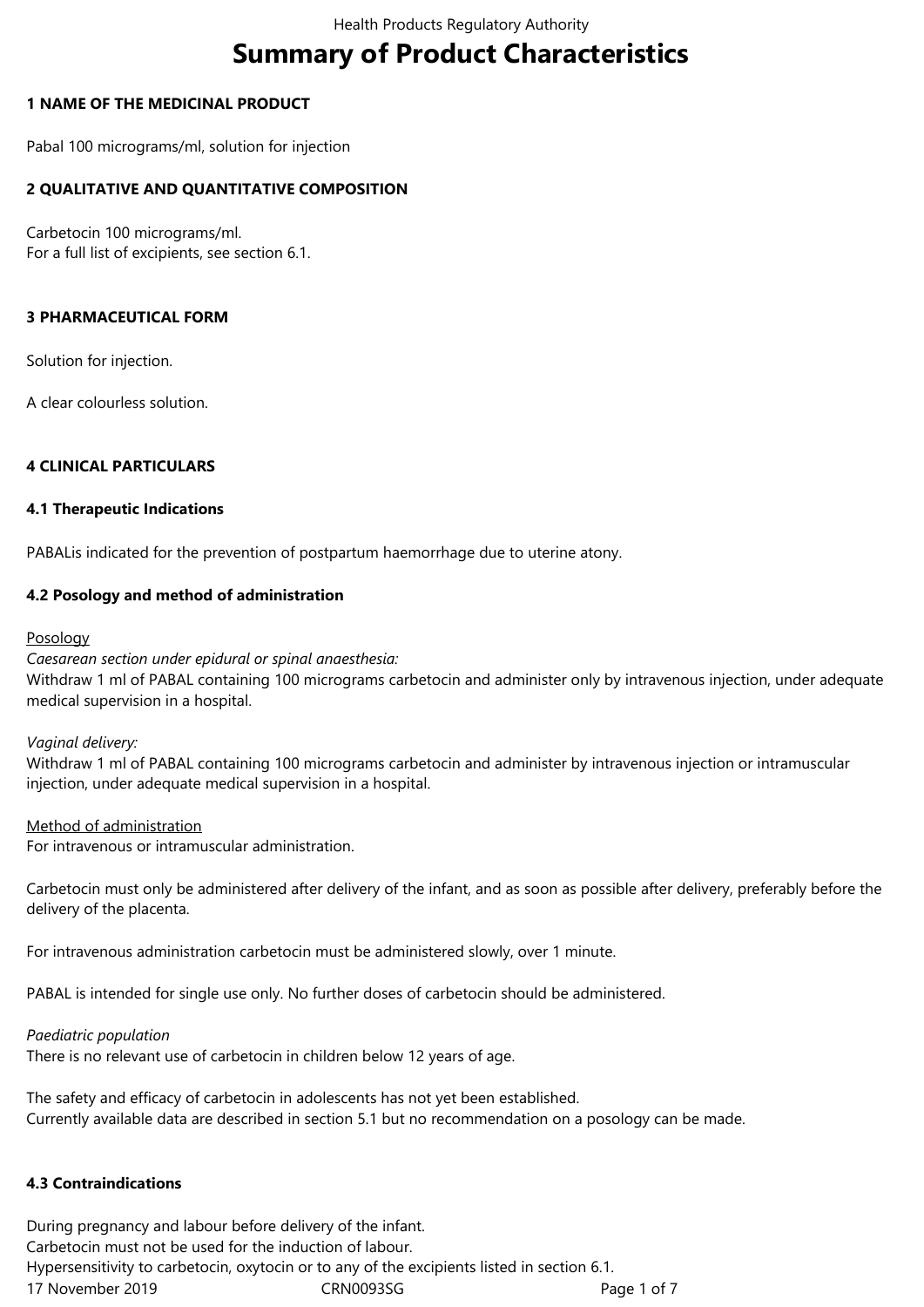Hepatic or renal disease. Serious cardiovascular disorders. Epilepsy

## **4.4 Special warnings and precautions for use**

Carbetocin is intended for use only at well equipped specialist obstetrics units with experienced and qualified staff available at all times.

The use of carbetocin at any stage before delivery of the infant is not appropriate because its uterotonic activity persists for several hours. This is in marked contrast to the rapid reduction of effect observed after discontinuation of an oxytocin infusion.

In case of persistent vaginal or uterine bleeding after administration of carbetocin the cause must be determined. Consideration should be given to causes such as retained placental fragments, perineal, vaginal and cervix lacerations, inadequate repair of the uterus, or disorders of blood coagulation.

Carbetocin is intended for single administration only, intramuscular or intravenous. In case of intravenous administration, it must be administered slowly over 1 minute. In case of persisting uterine hypotonia or atonia and the consequent excessive bleeding, additional therapy with another uterotonic should be considered. There are no data on additional doses of carbetocin or on the use of carbetocin following persisting uterine atony after oxytocin.

Animal studies have shown carbetocin to possess some antidiuretic activity (vasopressin activity: <0,025 IU/vial) and therefore the possibility of hyponatraemia cannot be excluded, particularly in patients also receiving large volumes of intravenous fluids. The early signs of drowsiness, listlessness and headache should be recognised to prevent convulsions and coma.

In general, carbetocin should be used cautiously in the presence of migraine, asthma and cardiovascular disease or any state in which a rapid addition to extracellular water may produce hazard for an already overburdened system. The decision of administering carbetocin can be made by the physician after carefully weighing the potential benefit carbetocin may provide in these particular cases.

No data is available on the use of carbetocin in patients with eclampsia. Patients with eclampsia and pre-eclampsia should be carefully monitored.

Specific studies have not been undertaken in gestational diabetes mellitus

# **4.5 Interaction with other medicinal products and other forms of interactions**

During clinical trials, carbetocin has been administered in association with a number of analgesics, spasmolytics and agents used for epidural or spinal anaesthesia, and no drug interactions have been identified. Specific interaction studies have not been undertaken.

Since carbetocin is closely related in structure to oxytocin, the occurrence of interactions known to be associated with oxytocin cannot be excluded:

Severe hypertension has been reported when oxytocin was given 3 to 4 hours following prophylactic administration of a vasoconstrictor in conjunction with caudal-block anaesthesia.

During combination with ergot-alkaloids, such as methylergometrine, oxytocin and carbetocin may enhance the blood pressure enhancing effect of these agents. If oxytocin or methylergometrine are administered after carbetocin there may be a risk of cumulative exposure.

Since it has been found that prostaglandins potentiate the effect of oxytocin, it is expected that this can also occur with carbetocin. Therefore, it is not recommended that prostaglandins and carbetocin be used together. If they are concomitantly administered, the patient should be carefully monitored.

Some inhalation-anesthetics, such as halothane and cyclopropane may enhance the hypotensive effect and weaken the effect of carbetocin on the uterus. Arrhythmias have been reported for oxytocin during concomitant use.

17 November 2019 CRN0093SG Page 2 of 7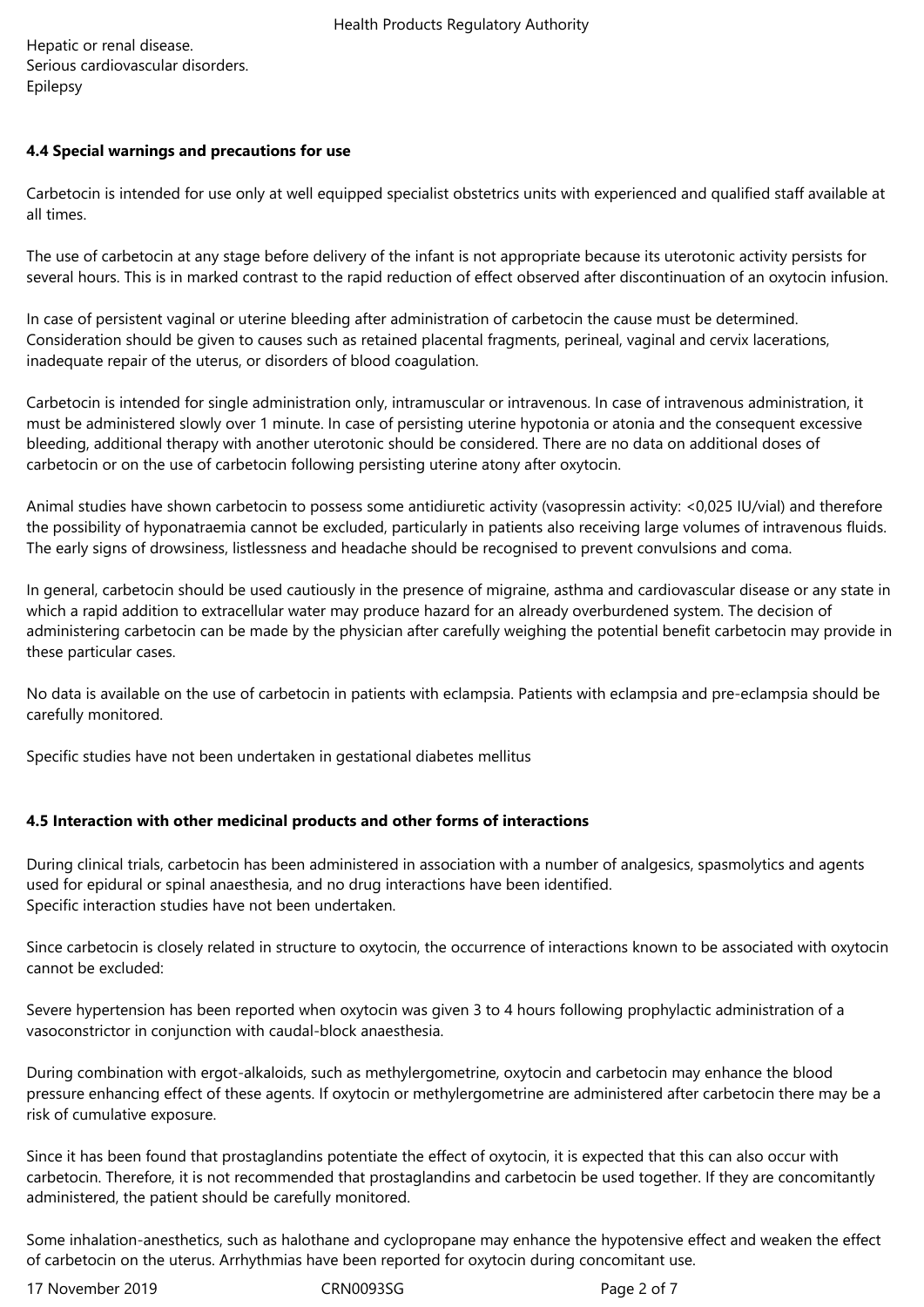# **4.6 Fertility, pregnancy and lactation**

#### **Pregnancy**

Carbetocin is contraindicated during pregnancy and must not be used for the induction of labour (see section 4.3).

#### **Breastfeeding**

No significant effects on milk let-down have been reported during clinical trials. Small amounts of carbetocin have been shown to pass from plasma into breast milk of nursing women (see section 5.2). The small amounts transferred into colostrum or breast milk after a single injection of carbetocin, and subsequently ingested by the infant are assumed to be degraded by enzymes in the gut.

Breast-feeding does not need to be restricted after the use of carbetocin.

## **4.7 Effects on ability to drive and use machines**

Not relevant.

## **4.8 Undesirable effects**

The adverse events observed with carbetocin during the clinical trials were of the same type and frequency as the adverse events observed with oxytocin.

## *Intravenous administration\* – Tabulated summary of adverse reactions*

| System Organ<br>Class                                         | Very common<br>$\geq 1/10$ | Common<br>$\geq$ 1/100 and < 1/10 | Not known (cannot be estimated from the available<br>data)                                     |
|---------------------------------------------------------------|----------------------------|-----------------------------------|------------------------------------------------------------------------------------------------|
| <b>Blood and</b><br>lymphatic<br>system<br>disorders          |                            | Anaemia                           |                                                                                                |
| Nervous system<br>disorders                                   | Headache, tremor           | <b>Dizziness</b>                  |                                                                                                |
| Cardiac<br>disorders                                          |                            |                                   | Tachycardia, bradycardia***, arrhythmia***, myocardial<br>ischaemia***, and QT prolongation*** |
| Vascular<br>disorders                                         | Hypotension, flushing      |                                   |                                                                                                |
| Respiratory,<br>thoracic and<br>mediastinal<br>disorders      |                            | Chest pain, dyspnoea              |                                                                                                |
| Gastrointestinal<br>disorders                                 | Nausea, abdominal pain     | Metallic taste, vomiting          |                                                                                                |
| Skin and<br>subcutaneous<br>tissue disorders                  | Pruritus                   |                                   |                                                                                                |
| Musculosceletal<br>and connective<br>tissue disorders         |                            | Back pain                         |                                                                                                |
| General<br>disorders and<br>administration<br>site conditions | Feeling of warmth          | Chills, pain                      |                                                                                                |

\* Based on studies in caesarean section

\*\*\* Reported with oxytocin (closely related in structure to carbetocin)

In the clinical trials sweating was reported as sporadic cases.

17 November 2019 CRN0093SG Page 3 of 7 *Intramuscular administration\*\* – Tabulated summary of adverse reactions*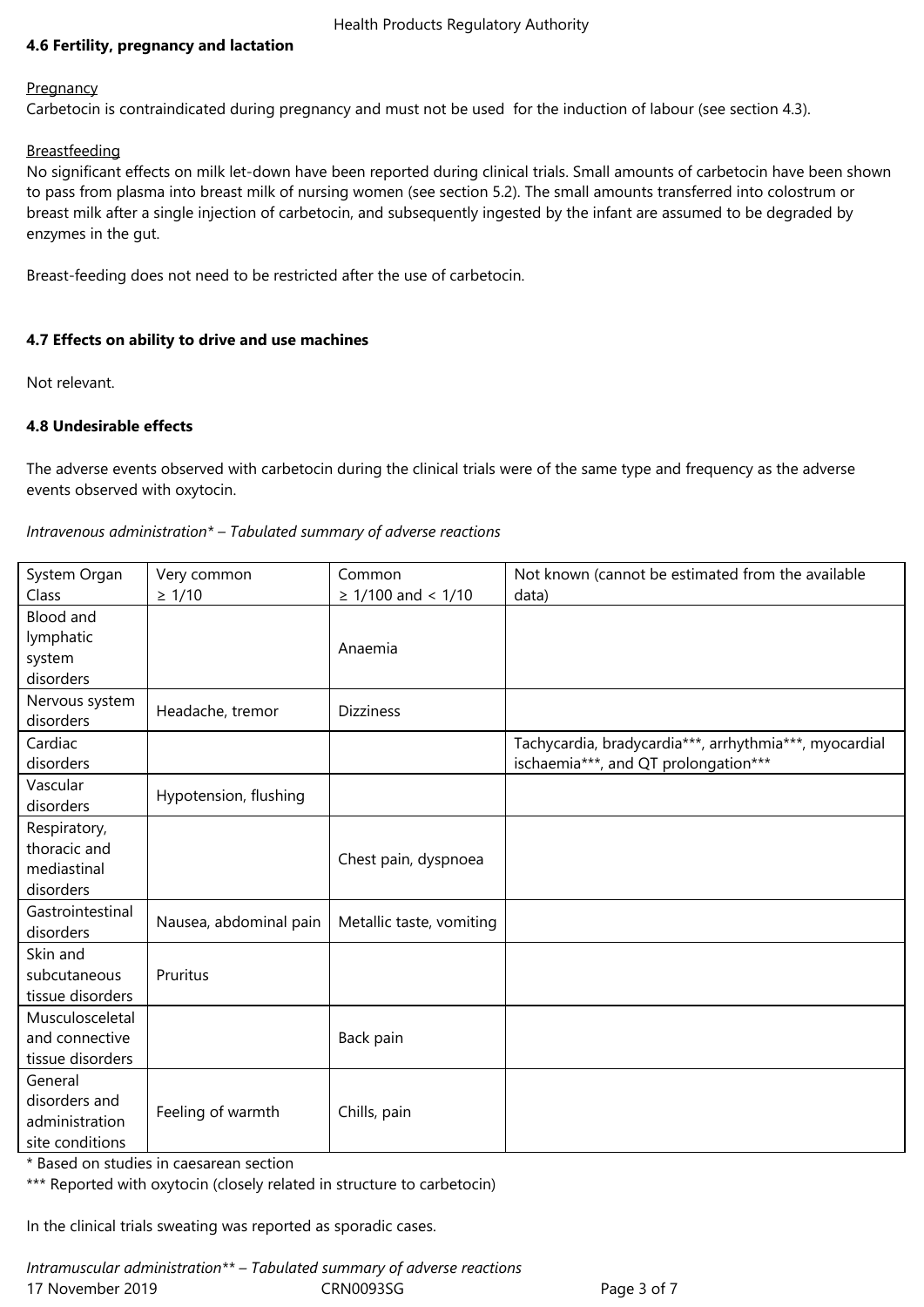| aystem Urgan<br>Class                                         | $\geq 1/1,000$<br>and $<$ 1/100           | nare<br>$\geq$ 1/10,000 and < 1/1,000 | Not known (cannot be estimated from the available data)                           |
|---------------------------------------------------------------|-------------------------------------------|---------------------------------------|-----------------------------------------------------------------------------------|
| <b>Blood and</b><br>lymphatic<br>system<br>disorders          | Anaemia                                   |                                       |                                                                                   |
| Nervous system<br>disorders                                   | Headache,<br>dizziness                    | Tremor                                |                                                                                   |
| Cardiac<br>disorders                                          | Tachycardia                               |                                       | Bradycardia***, arrhythmia***, myocardial ischaemia***, and QT<br>prolongation*** |
| Vascular<br>disorders                                         | Hypotension                               | Flushing                              |                                                                                   |
| Respiratory,<br>thoracic and<br>mediastinal<br>disorders      | Chest pain                                | Dyspnoea                              |                                                                                   |
| Gastrointestinal<br>disorders                                 | Nausea,<br>abdominal<br>pain,<br>vomiting |                                       |                                                                                   |
| Skin and<br>subcutaneous<br>tissue disorders                  |                                           | Pruritus                              |                                                                                   |
| Musculosceletal<br>and connective<br>tissue disorders         | Back pain,<br>muscular<br>weakness        |                                       |                                                                                   |
| Renal and<br>urinary<br>disorders                             |                                           | Urinary retention                     |                                                                                   |
| General<br>disorders and<br>administration<br>site conditions | Chills,<br>pyrexia, pain                  |                                       |                                                                                   |

\*\* Based on studies in vaginal delivery

\*\*\* Reported with oxytocin (closely related in structure to carbetocin)

#### Reporting of suspected adverse reactions

Reporting suspected adverse reactions after authorisation of the medicinal product is important. It allows continued monitoring of the benefit/risk balance of the medicinal product. Healthcare professionals are asked to report any suspected adverse reactions via HPRA Pharmacovigilance, Earlsfort Terrace, IRL - Dublin 2. Tel: +353 1 6764971; Fax: +353 1 6762517; Website: www.hpra.ie; E-mail: medsafety@hpra.ie.

# **4.9 Over[dose](http://www.hpra.ie/)**

Overdosage of carbetocin may produce uterine hyperactivity whether or not due to hypersensitivity to this agent.

Hyperstimulation with strong (hypertonic) or prolonged (tetanic) contractions resulting from oxytocin overdose can lead to uterine rupture or postpartum haemorrhage.

Overdosage of oxytocin may lead to hyponatraemia and water intoxication in severe cases, especially when associated with excessive concomitant fluid intake. As carbetocin is an analogue of oxytocin, the possibility of a similar event cannot be excluded.

Treatment of overdosage of carbetocin consists of symptomatic and supportive therapy. When signs or symptoms of overdosage occur oxygen should be given to the mother. In cases of water intoxication it is essential to restrict fluid intake, promote

17 November 2019 CRN0093SG Page 4 of 7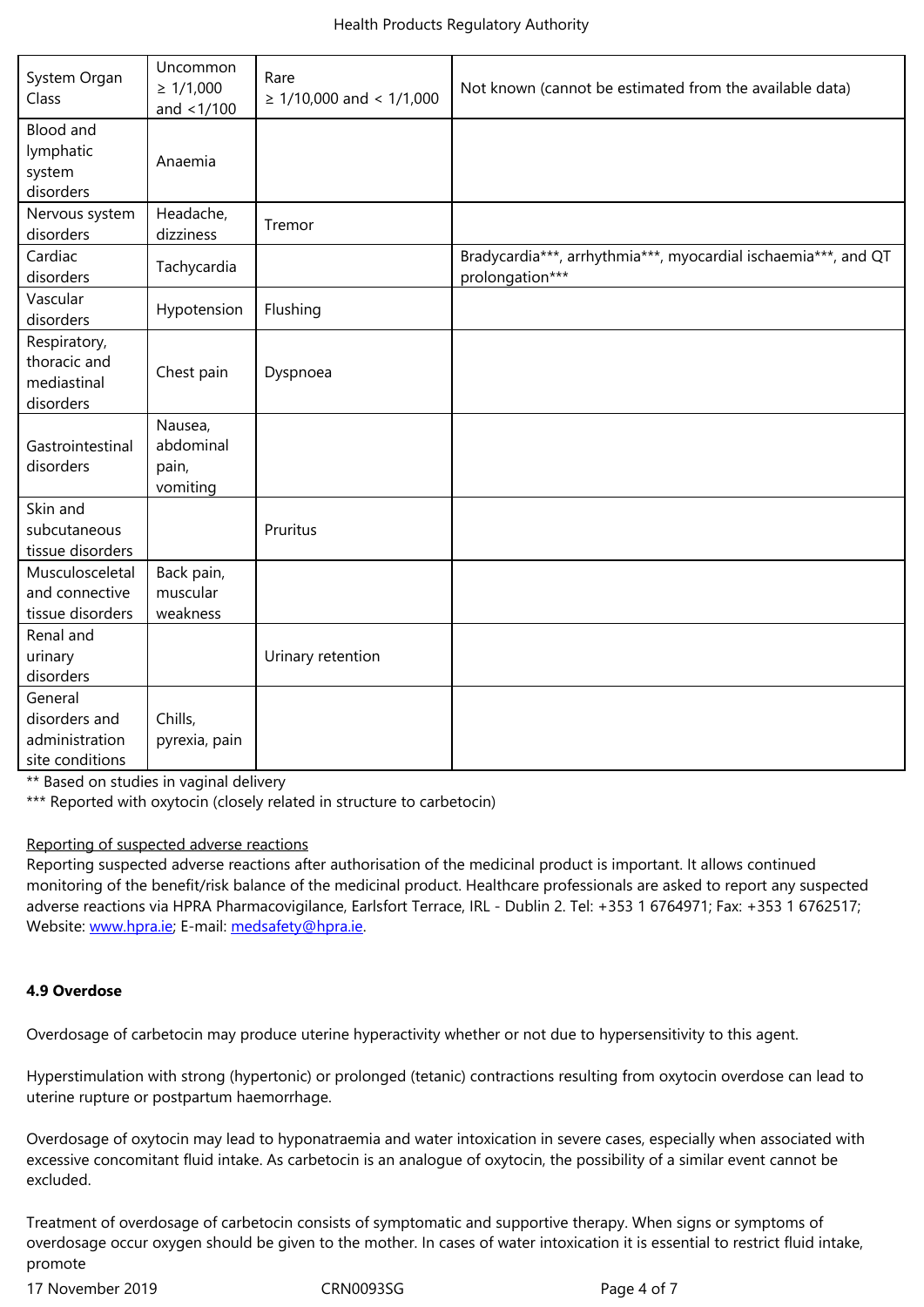#### **5 PHARMACOLOGICAL PROPERTIES**

## **5.1 Pharmacodynamic properties**

Pharmacotherapeutic group: Oxytocin and analogues ATC code: H01BB03

The pharmacological and clinical properties of carbetocin are those of a long acting oxytocin agonist.

Like oxytocin, carbetocin selectively binds to oxytocin receptors in the smooth muscle of the uterus, stimulates rhythmic contractions of the uterus, increases the frequency of existing contractions, and raises the tone of the uterus musculature.

On the postpartum uterus, carbetocin is capable of increasing the rate and force of spontaneous uterine contractions. The onset of uterine contraction following carbetocin is rapid after intravenous or intramuscular administration, with a firm contraction being obtained within 2 minutes.

A single 100 micrograms intravenous or intramuscular dose of carbetocin administered after the delivery of the infant is sufficient to maintain adequate uterine contraction that prevents uterine atony and excessive bleeding comparable with an oxytocin infusion lasting for several hours.

## Clinical efficacy and safety

The efficacy of carbetocin in the prevention of postpartum haemorrhage due to uterine atony following Caesarean section was established in a randomised, active controlled, double-blind, double dummy, parallel-group trial designed to establish the efficacy and safety of carbetocine compared to oxytocin 25 IU. Six-hundred fifty nine healthy pregnant women undergoing elective Caesarean section under epidural anaesthesia received either carbetocin 100 micrograms/ml as an IV bolus dose or oxyctocin 25 IU as an 8 h IV infusion.

The results of analysis of the primary endpoint, the need for additional oxytocic intervention, showed that additional oxytocic intervention was required in 15 (5%) of the subjects receiving carbetocin 100 micrograms IV compared with 32 (10%) of the subjects in the oxytocin 25 IU group (p=0.031).

The efficacy of carbetocin in the prevention of postpartum haemorrhage following vaginal delivery was established in one randomised, active controlled, double-blind trial. In total 29645 subjects were randomised to receive a single intramuscular dose of either carbetocin 100 micrograms or oxytocin 10 IU. For the primary endpoint of blood loss of ≥500 mL or use of additional uterotonics, similar rates were obtained in both treatment groups (carbetocin: 2135 subjects, 14.47%; oxytocin: 2122 subjects, 14.38%; relative risk [RR] 1.01; 95% CI: 0.95 to 1.06), demonstrating non-inferiority of carbetocin compared with oxytocin with regard to the primary endpoint.

# Paediatric population

In the clinical development of carbetocin for prevention of postpartum haemorrhage following vaginal delivery 151 women between 12 and 18 years of age received carbetocin at the recommended dosage of 100 micrograms and 162 received oxytocin 10 IU. Efficacy and safety was similar for the two treatment arms in these patients.

# **5.2 Pharmacokinetic properties**

The pharmacokinetics of carbetocin have been investigated in healthy female subjects. Carbetocin shows biphasic elimination after intravenous administration with linear pharmacokinetics in the dose range of 400 to 800 micrograms. The median terminal elimination half-life is 33 minutes after intravenous administration and 55 minutes after intramuscular administration. After intramuscular administration, peak concentrations are reached after 30 minutes and the mean bioavailability is 77%. The mean volume of distribution at pseudo-equilibrium (Vz) is 22 L. Renal clearance of the unchanged form is low, with <1% of the injected dose excreted unchanged by the kidney.

After intramuscular administration of 70 micrograms carbetocin in 5 healthy nursing mothers, carbetocin concentrations were detectable in milk samples. Mean peak concentrations in milk were below 20 pg/mL, which was approximately 56 times lower than in plasma at 120 min.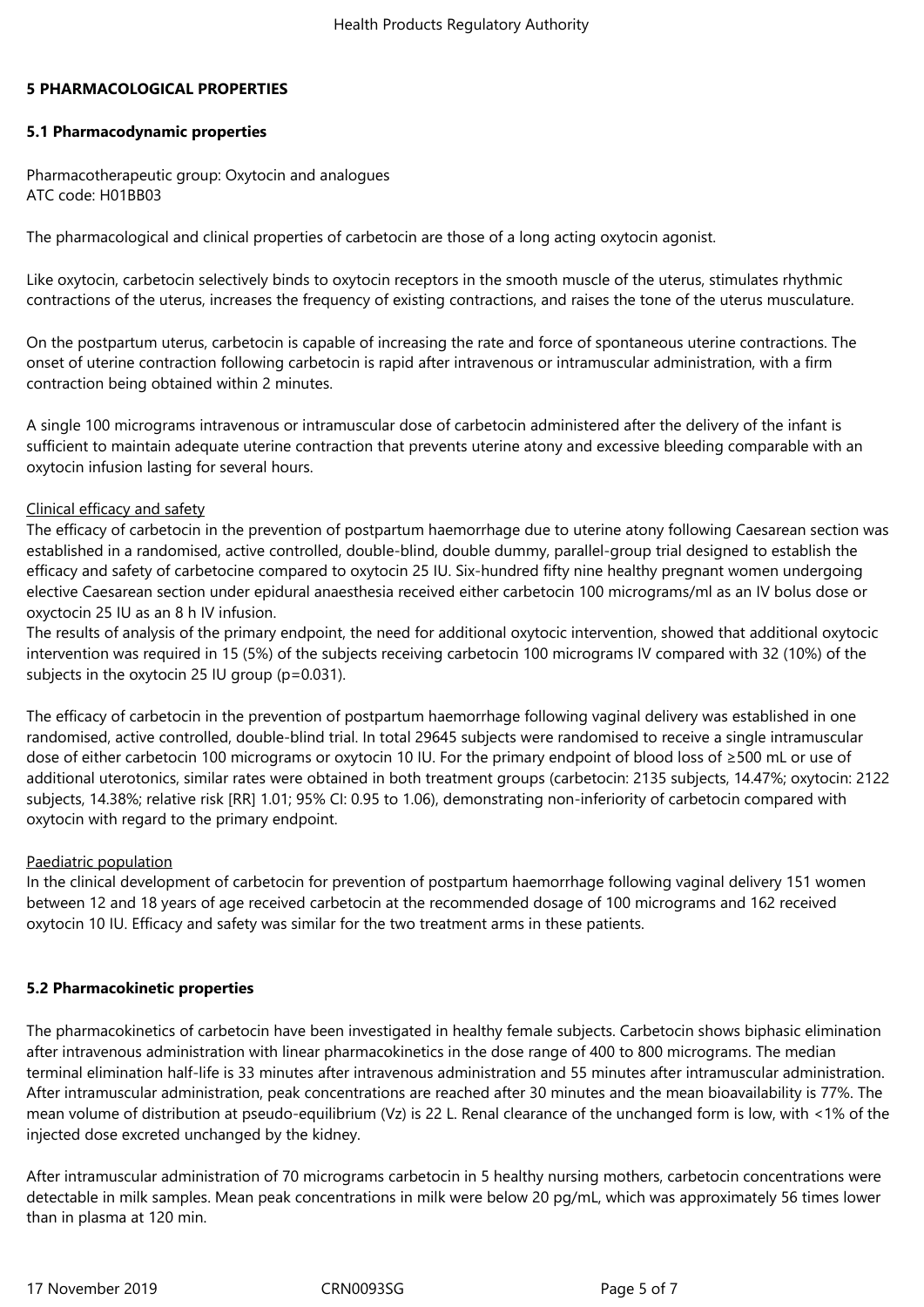# Health Products Regulatory Authority

## **5.3 Preclinical safety data**

Non-clinical data reveal no special hazard for humans based on conventional studies of safety pharmacology, repeated dose toxicology, genotoxicity and local tolerance. A reproductive toxicity study in rats, with daily drug administration from parturition to day 21 of lactation, showed a reduction in offspring body weight gain. No other toxic effects were observed. The indication did not warrant studies on fertility or embryotoxicity.

Carcinogenicity studies have not been performed with carbetocin due to the single dose nature of the indication.

#### **6 PHARMACEUTICAL PARTICULARS**

#### **6.1 List of excipients**

L-methionine Succinic acid Mannitol Sodium hydroxide for pH adjustment Water for injections

#### **6.2 Incompatibilities**

In the absence of compatibility studies, this medicinal product must not be mixed with other medicinal products.

#### **6.3 Shelf life**

3 years.

Shelf life after first opening the vial: the solution should be used immediately.

From a microbiological point of view, unless the method of opening/reconstitution/dilution precludes the risk of microbial contamination, the product should be used immediately. If not used immediately, in-use storage times and conditions are the responsibility of the user.

#### **6.4 Special precautions for storage**

Keep vials in the outer carton, in order to protect from light. Store below 30°C . Do not freeze.

#### **6.5 Nature and contents of container**

Type I glass vials (2R) with type 1 bromobutyle stoppers with aluminium crimp cap containing 1 ml of solution for injection.

Packs of 5 vials

# **6.6 Special precautions for disposal of a used medicinal product or waste materials derived from such medicinal product and other handling of the product**

#### **6.6 Special precautions for disposal and other handling**

PABAL is for intravenous and intramuscular use only. Only clear solutions practically free from particles should be used.

17 November 2019 CRN0093SG Page 6 of 7 Any unused product or waste material should be disposed of in accordance with local requirements.